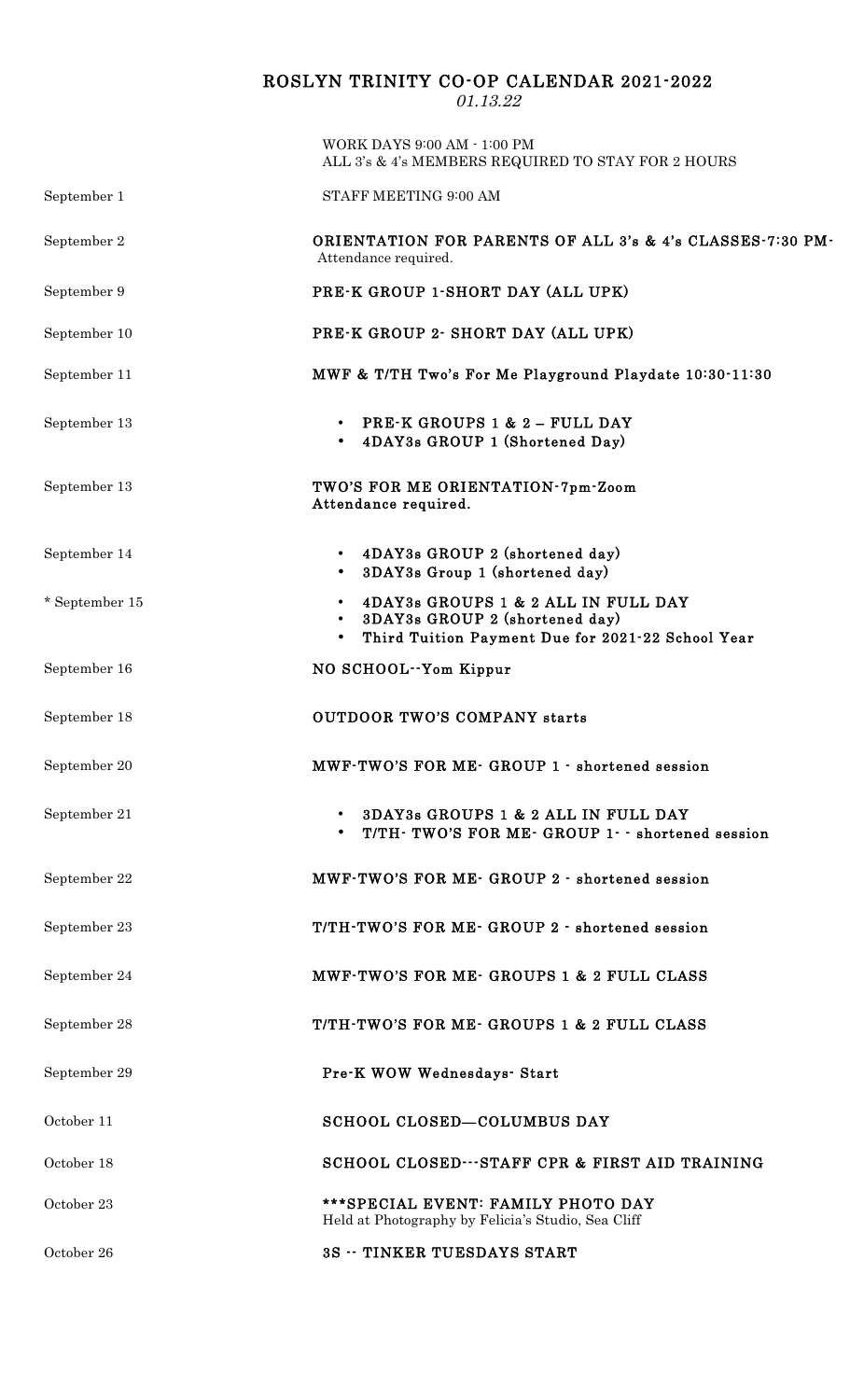| November 2                  | <b>SCHOOL CLOSED--ELECTION DAY</b>                                                                                                              |
|-----------------------------|-------------------------------------------------------------------------------------------------------------------------------------------------|
| November 6                  | Building, Grounds & Cleaning Committee Work Day-8:00AM - 12:00PM                                                                                |
| November 11                 | SCHOOL CLOSED-VETERANS' DAY (OBSERVED)                                                                                                          |
| November 13                 | ***SPECIAL EVENT: PANCAKE BREAKFAST<br>$9:00 - 11:00$ AM<br>Held at Archangel Michael Greek Orthodox Church in Port Washington TBD<br><b>OR</b> |
| November 14                 | ***SPECIAL EVENT: PANCAKE BREAKFAST Virtual TBD<br>9:00 - 11:00 AM ZOOM                                                                         |
| *November 25                | Deposits Due for 2022-2023 School Year                                                                                                          |
| November 23                 | THANKSGIVING LUNCHEON FOR ALL 3s & 4s                                                                                                           |
| November 24, 25, 26         | SCHOOL CLOSED - THANKSGIVING RECESS                                                                                                             |
| December 3                  | NO CLASSES FOR ALL 3's & 4's - PARENT TEACHER CONFEREN<br>TWO's FOR ME MEET ACCORDING TO REGULAR SCHEDULE                                       |
| December 23 - January 2     | <b>SCHOOL CLOSED—RECESS</b> School reopens Jan. 3, 2022                                                                                         |
| January 17                  | SCHOOL CLOSED - DR. MARTIN LUTHER KING, JR. DAY                                                                                                 |
| January 25                  | Business Meeting 7:30 PM. Everyone is invited to attend.<br>Board Members, Chairpersons, and Class Parents must attend                          |
| February 5                  | Building, Grounds & Cleaning Committee Work Day-8:00AM - 12:00PM                                                                                |
| February $21 - 25$          | <b>SCHOOL CLOSED-RECESS</b> School reopens Feb 28                                                                                               |
| *February 25                | First Tuition Payment Due for 2022-2023 School Year                                                                                             |
| March 1, 3                  | <b>TWO'S FOR ME M/W/F CONFERENCES</b> --Classes meet as scheduled                                                                               |
| March 2, 4                  | TWO'S FOR ME T/Th CONFERENCES -- Classes meet as scheduled                                                                                      |
| March 26                    | Building, Grounds & Cleaning Committee Work Day-8:00AM - 12:00PM                                                                                |
| April 14 April<br>$\bf{22}$ | SCHOOL CLOSED-SPRING RECESS<br>School reopens April 25                                                                                          |
| April 26                    | Business Meeting 7:30 PM Everyone is invited to attend.<br>Board Members, Chairpersons, and Class Parents must attend                           |
| May 3                       | Picture Day! Pre-K, Two's for Me T/Th                                                                                                           |
| May 4                       | Picture Day! 3s, Two's for Me M/W/F                                                                                                             |
| May 6                       | NO CLASSES FOR 3's & 4's<br>PARENT TEACHER CONFERENCES<br>TWO'S FOR ME MEET ACCORDING TO REGULAR SCHEDULE                                       |
| May 7                       | ***SPECIAL EVENT: ART WORKSHOP- OUTDOORS<br>$10:00$ AM $- 1:00$ PM                                                                              |